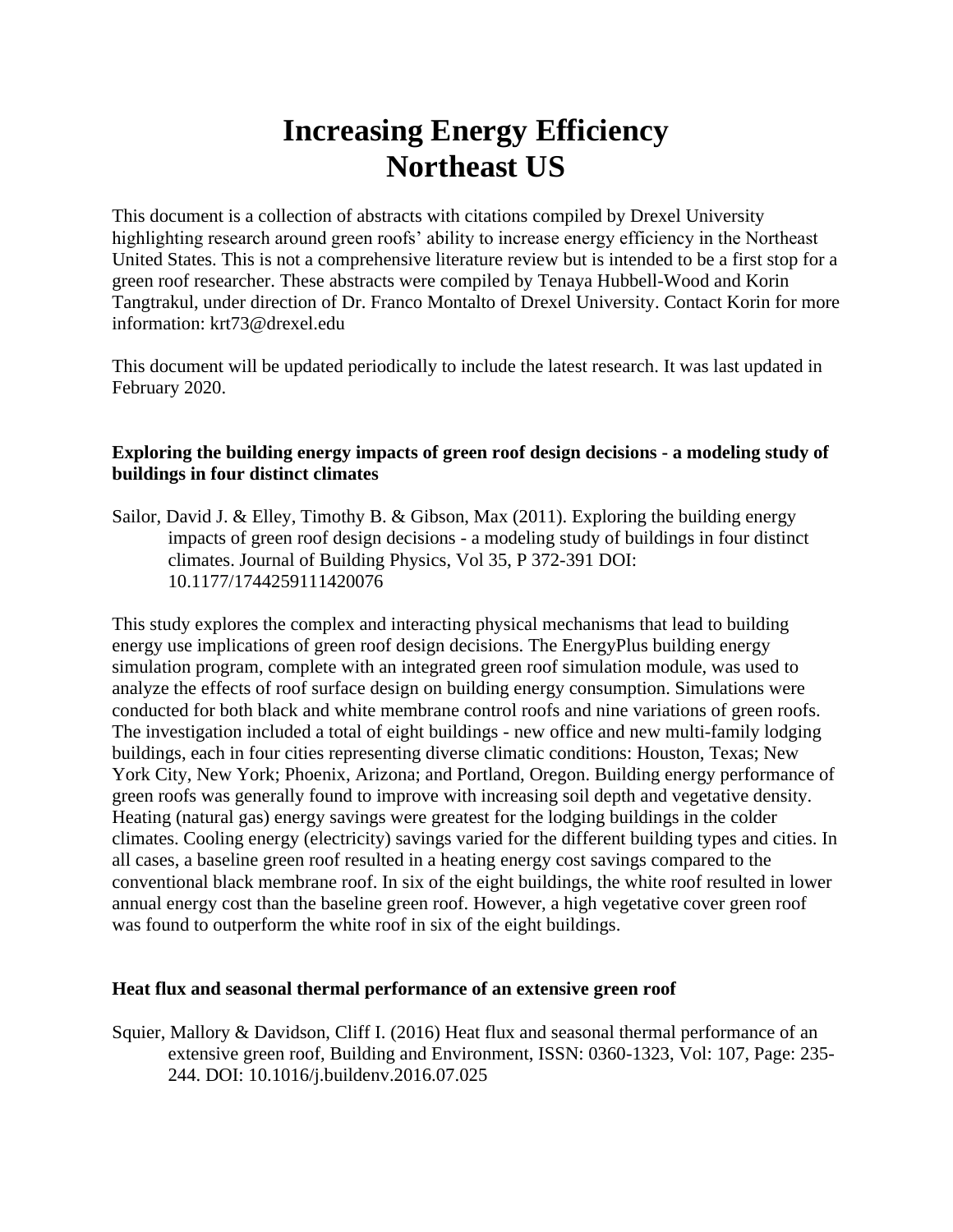Green roofs influence the overall energy balance of buildings. In this study, the thermal properties of a green roof are determined using field data gathered from an extensive 0.56 ha green roof in Syracuse, NY. Sensors installed at five stations across the roof measure temperature at four depths within the roof layers. Data have been gathered from September 2013 to September 2015. Heat fluxes range from -5.76 W m(-2) to 9.46 W m(-2). Negative (downward) heat flux is found during summer and early fall, and positive (upward) heat flux dominates during the heating season. Solar radiation can heat the upper layers of the roof significantly above ambient air temperatures during the summer. Accumulated snow acts as an insulator during the winter months. Thermal resistance, R, is determined during a two-week period with significant snow accumulation, during which time heat flow through the roof reached a quasi-steady state. Thermal resistance for the overall roof is found to average 3.1 m(2) K W-1. The largest individual thermal resistance is from the extruded polystyrene insulation layer ( $R =$ 2.6 m(2) K W-1). Overall, the green roof dampens the extreme responses often observed on urban roofs. Vegetation and substrate layers may be used in addition to insulation, but are not recommended in lieu of insulation for a Central New York climate.

## **Green roof for zero energy buildings: a pilot project**

Asdrubali , Francesco & Evangelisti, Luca & Guattari, Claudia (2019) Green roof for zero energy buildings: a pilot project. Materials Science and Engineering. Vol 609. DOI: 10.1088/1757-899X/609/7/072011.

Zero Energy Buildings (ZEBs) and nearly Zero Energy Buildings (nZEBs) can be designed from scratch or they can be obtained after deep refurbishments of existing constructions. Both passive and active strategies are fundamental to achieve the ZEB or nZEB target. According to this, among passive systems, green roofs can be a viable solution because they allow to achieve energy savings, also reducing the urban heat island phenomenon. In this research, an innovative roof-lawn system was preliminary analyzed by installing several measurement instruments for obtaining information about thermal heat exchanges. Heat-flow meters, surface temperature and air temperature probes were installed, comparing the performance of the roof-lawn system with a nearby simple old roof, in order to quantify the two different behaviors from a thermal point of view.

The roof-lawn system revealed its advantages, showing a higher thermal inertia with no overheating and a lower thermal transmittance, as well as better indoor conditions for the occupants of the building. The study is the first step of a path which aims to design a more complex and complete system, also considering the structural part of the roof.

#### **Green roofs to reduce building energy use? A review on key structural factors of green roofs and their effects on urban climate**

Susca, Tiziana. (2019) Green roofs to reduce building energy use? A review on key structural factors of green roofs and their effects on urban climate. Building and Environment. Vol. 162. DOI: 10.1016/j.buildenv.2019.106273.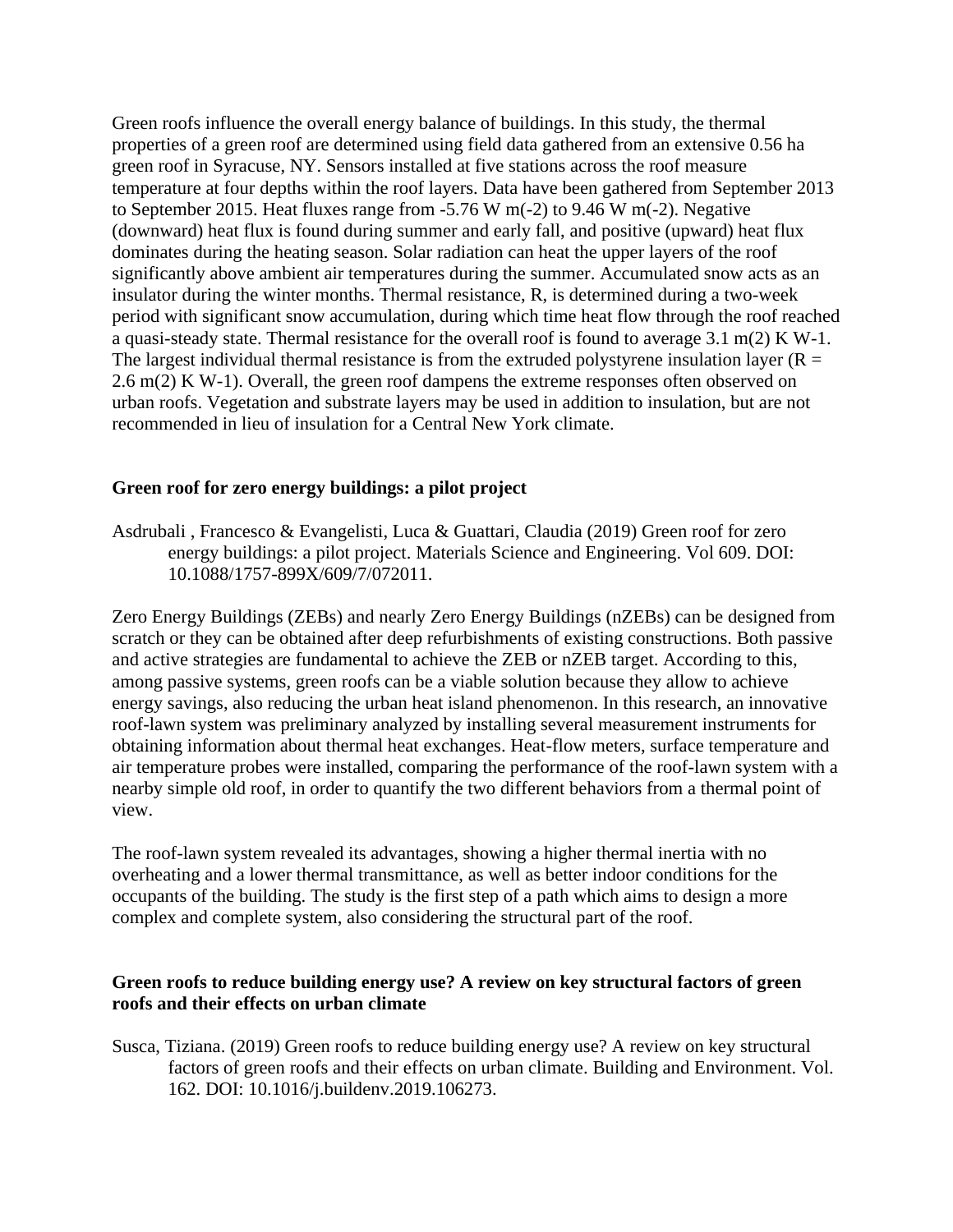In the next decades, the increase in global population will lead to further urbanization determining, on the one hand, an increase in building energy use and, on the other hand, a surge in urban temperature, which, in turn, affects building energy demand. Since the building sector greatly contributes to the use of energy globally, the amelioration of this sector is an urgent issue to contribute to climate stabilization.

Published literature shows that green roofs affect both directly and indirectly building energy use, delivering the message that green roofs are fit-all solutions. However, the efficacy of the deployment of green roofs varies depending on climate and their specific design.

The present study provides a geographically explicit review of the potential building energy benefits deriving from the installation of green roofs depending on their specific design aiming at answering the following research questions:

-Are green roofs fit-all solutions for decreasing building energy use in diverse climates? -How should insulation, growing media, and plant selection of green roofs be calibrated in different climates to maximize their effect on building energy use? -How can green roofs contribute to urban heat island-mitigation in different climates?

Answering these research-questions, this study provides urban decision-makers and planning agencies useful insights, not only to prioritize strategies, but also to efficiently design by-laws and local regulations to maximize the potential positive effect of urban-wide green roof deployment on building energy use.

# **Thermal behaviour of a green roof containing insulation cork board. An experimental characterization using a bioclimatic chamber**

Almeida, Ricardo & Simones, Nuno & Tadeu, Antonio & Palha, Paulo & Almeida, Joao (2019) Thermal behaviour of a green roof containing insulation cork board. An experimental characterization using a bioclimatic chamber. Building and Environment. Vol. 160. DOI: 10.1016/j.buildenv.2019.106179.

Green roof technology is increasingly being used to improve the energy and environmental performance of buildings. However, the description of the thermal behaviour of green roofs is very complex since it depends on several variables and relies on intricate phenomena.

In this work the authors characterize a green roof system that replaces the conventional drainage and water storage polyethylene membranes with insulation cork boards (ICB). To enable the experimental characterization of this system, a double walk-in bioclimatic chamber was designed and built to recreate indoor and outdoor environmental conditions. Winter and summer environments with steady and unsteady conditions in both dry and wet states were simulated. Thermocouples and heat flux sensors were used to collect data over time from the different layers of the green roof prototypes.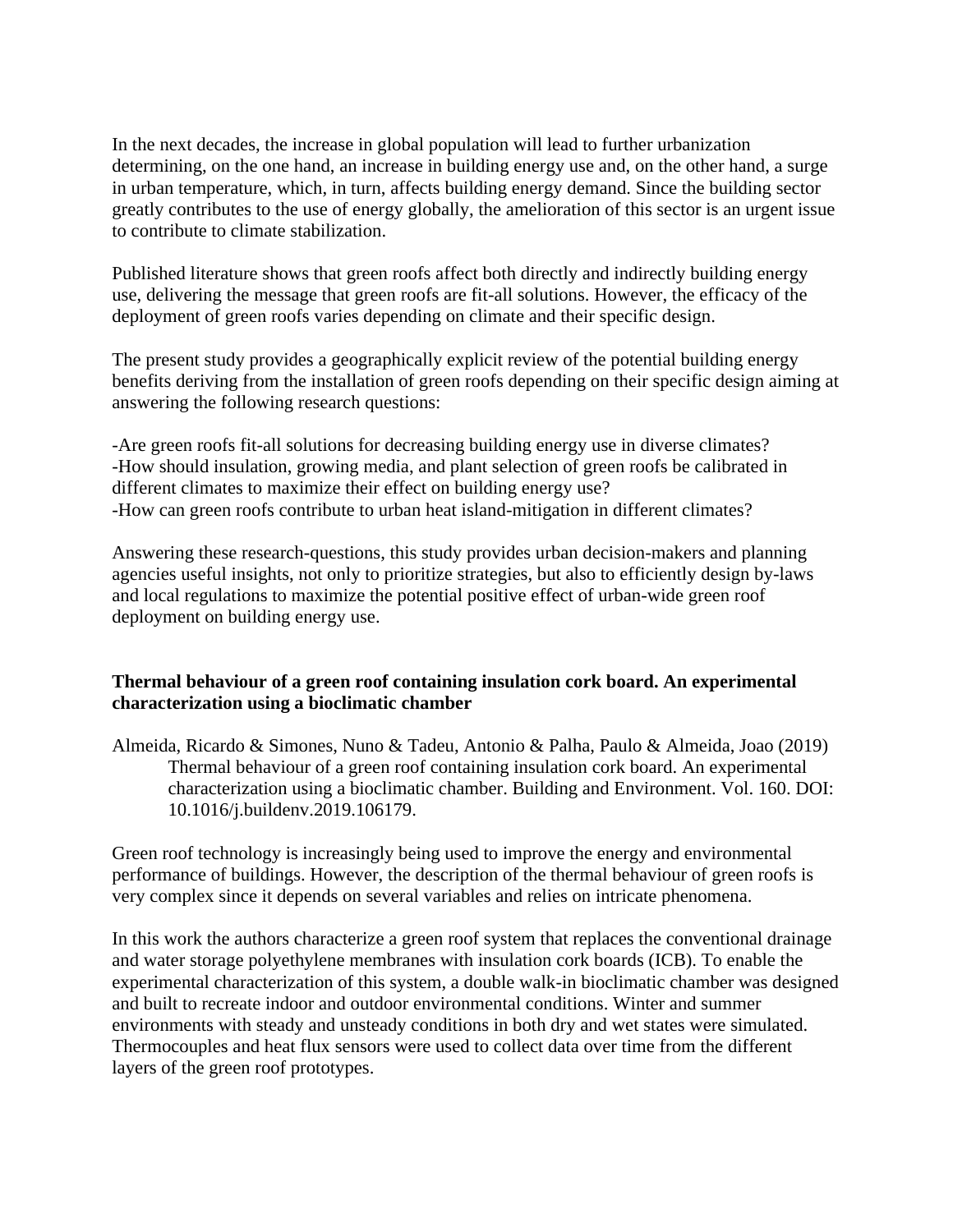Measurements were first performed on a concrete slab insulated with ICB to assess the contribution of the latter to the thermal performance of the system. The effect on the heat transfer was further evaluated for systems of increasing complexity, containing first a substrate layer and then vegetation. It was noted that the substrate and vegetation layers improved the thermal insulation, and reduced heat fluxes and the thermal amplitude within the system. The vegetation layer was found to be of key importance to the overall performance of the green roof. It was also found that ICB and the substrate layers lose part of their insulation capacity when the system was wetted, although it was fully restored in the ICB layer within a few hours.

#### **Variations in photovoltaic performance due to climate and low-slope roof choice**

Nagengast, Amy & Hendrickson, Chris & Matthews, Scott. (2013) Variations in photovoltaic performance due to climate and low-slope roof choice. Energy and Buildings, ISSN 0378-7788, Vol. 64, Pages 493-502. DOI: 10.1016/j.enbuild.2013.05.009.

With urban space at a premium, roofs are being targeted as an opportunity to deploy sustainable energy technologies for buildings. This research evaluates the combination of green roofs and solar photovoltaics specifically through their temperature and electricity production relationship. Measurements over a one year study period from July 1, 2011 to June 30, 2012 from a large field project in Pittsburgh, Pennsylvania were used to determine the differences in power output from green and black roofs as well as to derive two regression functions for back-surface panel temperature and photovoltaic (PV) output. These estimation functions were applied to three different cities (San Diego, CA; Huntsville, AL; and Phoenix, AZ) chosen to represent a wide range of irradiance and temperature values. Based on the specific test-bed configuration, the green or black roof choice under the PV panels had little impact on the PV performance. The difference in magnitude of power generation for green roof-PV compared with black roof-PV assemblies was small (0.5%) corresponding to an annual loss of \$9160 panels in Pittsburgh and a benefit of approximately \$8/60 panels per year in Phoenix. Results also suggest that sites consistently above 25 C (77 F) will most likely see a small, positive impact from a green roof-PV combination. Building managers and designers should consider this temperature and power output interaction a minor economic factor in roof decisions.

#### **Designing and Installing a Retrofit Heated Green Roof Using Either Co-Gen Waste Hot Water or Municipal Waste Steam Heat as Energy Source**

Dell, Robert & Wei, Stan & Parikh, Raj & Unthorsson, Runar & Foley, William. (2014). IMECE2014-39066 Designing and Installing a Retrofit Heated Green Roof Using Either Co-gen Waste or Municpal Waste Steam Heat as Energy Source. 10.1115/IMECE2014- 39066.

Municipal District Heating Services and Combined Heat and Power (CHP) systems can produce waste heat in the form of steam condensate and hot water. The authors have developed a system to use this thermal pollution to heat the soil and growth medium of green roofs and outdoor gardens. The system enables plant life to survive colder climates and increases growth often in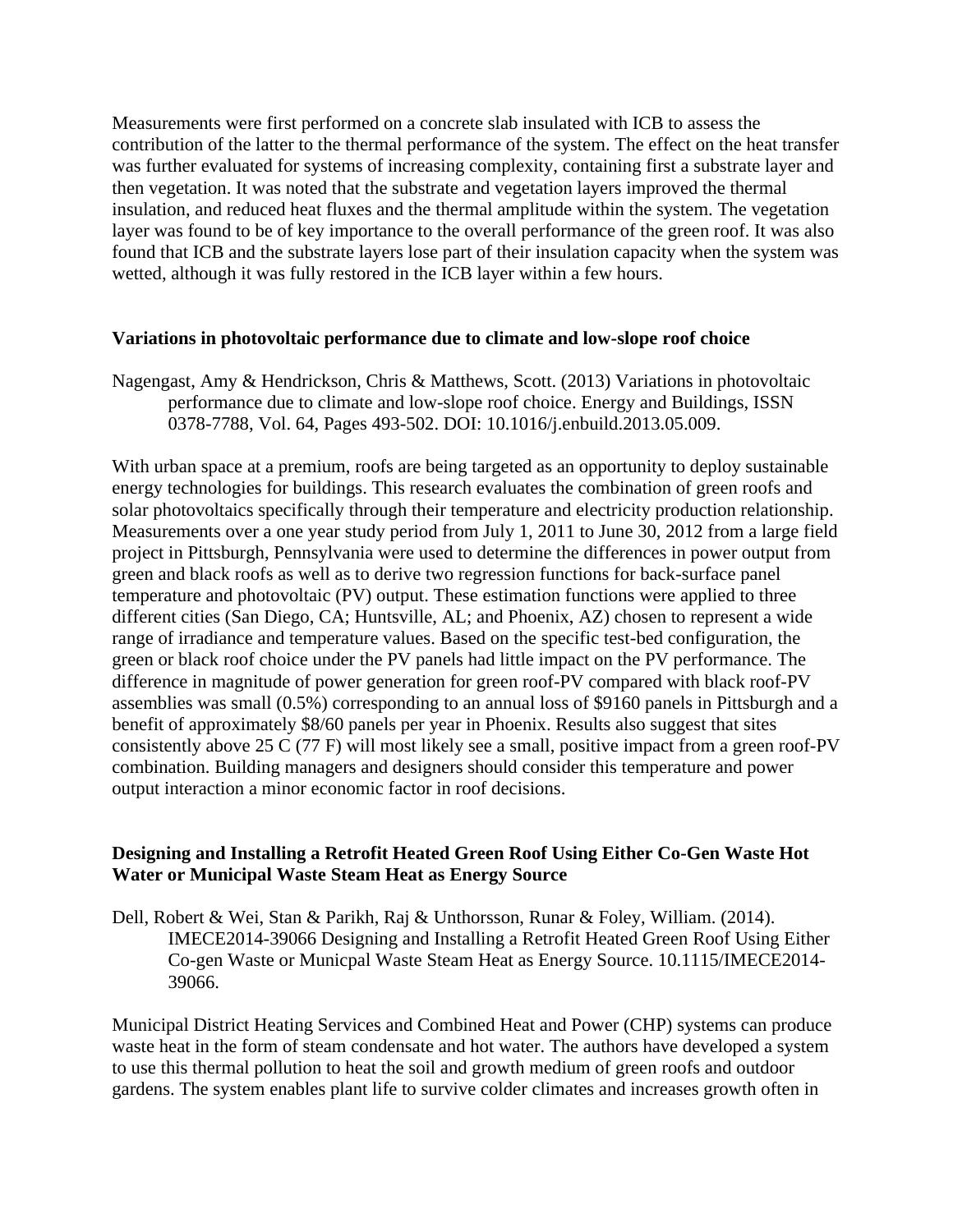excess of 20% (Power2013-98172). In New York City test heated green roofs, the system can save vast amounts of normally required cooling water that is tapped from the overburdened municipal supply (IMECE2013-65200). Existing small scale green roofs in New York City and larger scale heated green roof retrofit in New York City is presented to indicate additional construction details, thermal considerations, and potential code compliance considerations.

## **Hydrometeorological determinants of green roof performance via a vertically-resolved model for heat and water transport**

Sun, Ting & Bou-Zeid, Elie & Wang, Zhi-Hua & Zerba, Eileen & Ni, Guangheng. (2013). Hydrometeorological determinants of green roof performance via a vertically-resolved model for heat and water transport. Building and Environment. 60. 211-224. 10.1016/j.buildenv.2012.10.018.

In this study, the Princeton Roof Model (PROM) is developed, validated and used to simulate the hygrothermal dynamics of green roof systems. PROM is embedded within the framework of the Princeton Urban Canopy Model, with a multi-layer spatially-analytical heat transfer scheme and an improved hydrological module. The model is validated by comparing simulated surface temperature and soil moisture to the measurements at two experimental sites, one in Beijing, China and the other in New Jersey, USA. The results demonstrate that PROM is able to capture the diurnal cycle of roof temperatures and the soil moisture dynamics of green roofs with high accuracy. Driven by a 30-day summertime meteorological forcing from July 2001, PROM is used to investigate the green roof thermal improvement to the urban indoor and outdoor environments, compared to conventional roofs. The impact of green roofs is significant in reducing surface temperatures, and outdoor and indoor heat fluxes during this summer period. To quantify this thermal improvement, three indices related to surface temperature, outdoor heat flux and indoor heat flux, are introduced; and the dependence of these indices on hydrological and meteorological conditions is investigated. The results indicate that incoming solar radiation and medium layer moisture are the main determinants of the green roof performance.

## **Accumulated snow layer influence on the heat transfer process through green roof assemblies**

Zhao, Mingjie & Srebric, Jelena & Berghage, Robert D. & Dressler, Kevin A. (2015) Accumulated snow layer influence on the heat transfer process through green roof assemblies. Building and Environment, ISSN: 0360-1323, Vol: 87, Page: 82-91. DOI: 10.1016/j.buildenv.2014.12.018

A green roof can reduce the peak thermal cooling loads and reduce the building energy consumption during the summer. It is also necessary to understand the thermal performance of these green roof assemblies during the winter when affected by an accumulation of snow on the rooftops. This study presents an experimental investigation and discusses the snow influence on the heat transfer processes through green roof assemblies. The on-site experiments were conducted in the outdoor test facility in Pennsylvania, U.S.A. during the winter of 2010/2011.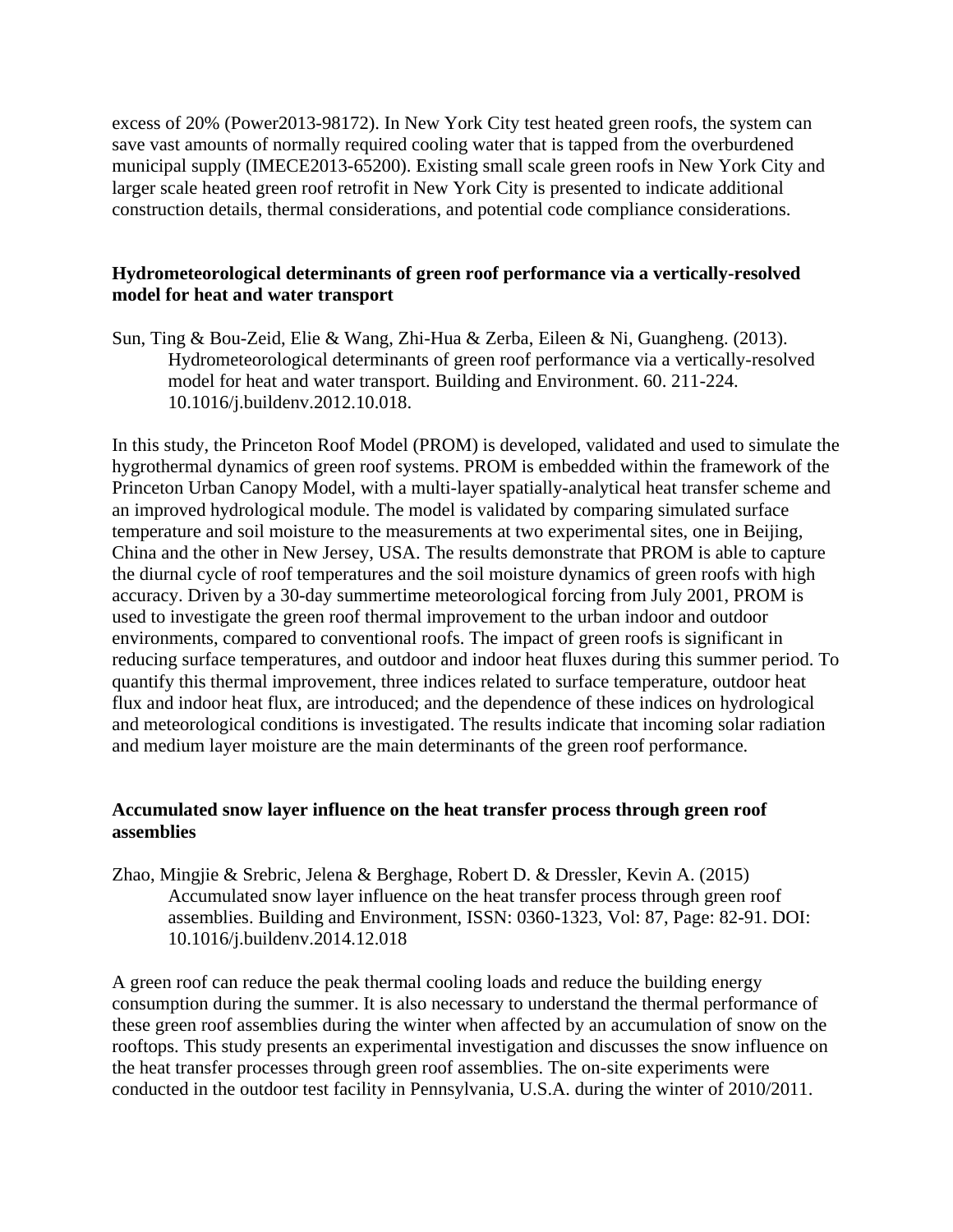The experiments were conducted on green roof buildings and on reference buildings for comparison. The collected data included the local meteorology, building operation data, and manually measured snow properties. The measured heat fluxes show that the heat flow though the green roof assemblies compared to the typical roof assemblies were reduced by approximately 23% when there was not an accumulated snow layer. However, this difference in the heat flux was only 5% when the roof structure had an accumulated snow layer. To quantify the snow effects on the heat transfer through green roof assemblies, the Johansen method was then used for snow conductivity calculations on rooftops. These equations should be a part of the total energy balance for the snow covered green roof assemblies because the snow layer significantly altered the heat transfer through these roof assemblies.

#### **Comparative environmental life cycle assessment of green roofs**

Kosareo, Lisa & Ries, Robert. (2007). Comparative environmental life cycle assessment of green roofs. Building and Environment, ISSN: 0360-1323, Vol: 42, Issue: 7, Page: 2606-2613. DOI: 10.1016/j.buildenv.2006.06.019

This paper describes the life cycle environmental cost characteristics of intensive and extensive green roofs versus conventional roofs. A life cycle inventory and environmental impact assessment is used to document and analyze the similarities and differences in the environmental impacts of the fabrication, transportation, installation, operation, maintenance, and disposal of all three roof systems. This is important because there are additional resources committed to green roofs from which environmentally relevant benefits, such as reduced electrical energy use for building cooling, are derived. The extensive green roof design for the case study presented here is from an actual 1115 m(2) (12,000 ft(2)) green roof project on a retail store in Pittsburgh, PA, USA. The case study includes a conventional ballasted roof, an extensive, or shallow growing medium green roof, and an intensive, or deep growing medium green roof. For the life cycle inventory and the material use, both the types of material used and the transportation distances to the site are with respect to this project.

The study found that, for the Pittsburgh, PA climate, the energy use reduction that is realized because of the lower thermal conductivity of the roof due to the green roof growing medium is the critical factor in determining the relative magnitude of the environmental impact of the alternatives compared here. Although the energy use reduction is not very large in relation to the overall building energy use, it is significant for environmental impact over the life cycle of the building.

# **Repurposing Waste Steam and Hot Water to Accelerate Plant Growth in Heated Green Roofs**

Dell, Robert, Unnthorsson, Runar, Wei, C. S., and Foley, William. "Repurposing Waste Steam and Hot Water to Accelerate Plant Growth in Heated Green Roofs." Proceedings of the ASME 2013 International Mechanical Engineering Congress and Exposition. Volume 6B: Energy. San Diego, California, USA. November 15–21, 2013. V06BT07A036. ASME. DOI: 10.1115/IMECE2013-65200